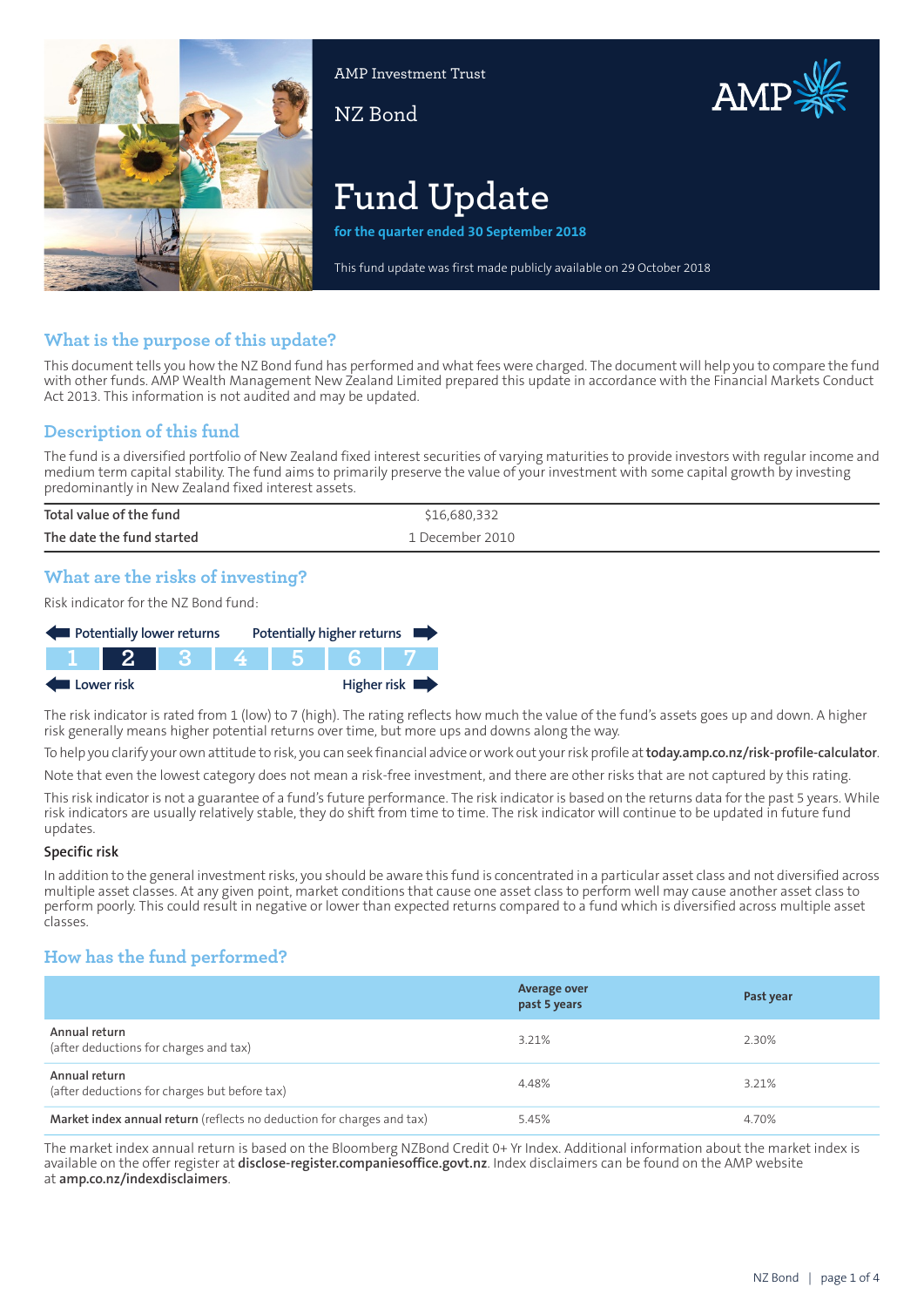#### **Annual return graph**



This shows the return afterfund charges and tax for each year ending 31 March since the fund started. The last bar shows the average annual return since the fund started, up to 30 September 2018.

**Important:** This does not tell you how the fund will perform in the future.

Returns in this update are after tax at the highest prescribed investor rate (PIR) of tax for an individual New Zealand resident. Your tax may be lower.

## **What fees are investors charged?**

Investors in the NZ Bond fund are charged fund charges. In the year to 31 March 2018 these were:

|                                             | % of net asset value                                                     |
|---------------------------------------------|--------------------------------------------------------------------------|
| Total fund charges <sup>1</sup>             | $0.94\%$ *                                                               |
| Which are made up of -                      |                                                                          |
| Total management and administration charges | 0.94%                                                                    |
| Including -                                 |                                                                          |
| Manager's basic fee                         | 0.40%                                                                    |
| Other management and administration charges | 0.54%                                                                    |
| Total performance-based fees                | $0.00\%$                                                                 |
| <b>Other charges</b>                        | Dollar amount per investor or description<br>of how charge is calculated |
| <b>NIL</b>                                  |                                                                          |

\* Based on increased administration costs and expenses, the Manager estimates that the total fund charges for the next scheme year will be 1.00% of the net asset value.

Investors may also be charged individual action fees for specific actions or decisions (for example, for withdrawing from or switching funds). See the 'fees and other charges' document on the entry relating to the offer of interests in the AMP Investment Trust maintained on the offer register (**[disclose-register.companiesoffice.govt.nz](https://disclose-register.companiesoffice.govt.nz/)**) for more information about those fees.

Small differences in fees and charges can have a big impact on your investment over the long term.

## **Example of how this applies to an investor**

Craig had \$10,000 in the fund at the start of the year and did not make any further contributions. At the end of the year, Craig received a return after fund charges were deducted of \$230.00 (that is 2.30% of his initial \$10,000). Craig also paid \$0.00 in other charges. This gives Craig a total return after tax of \$230.00 for the year.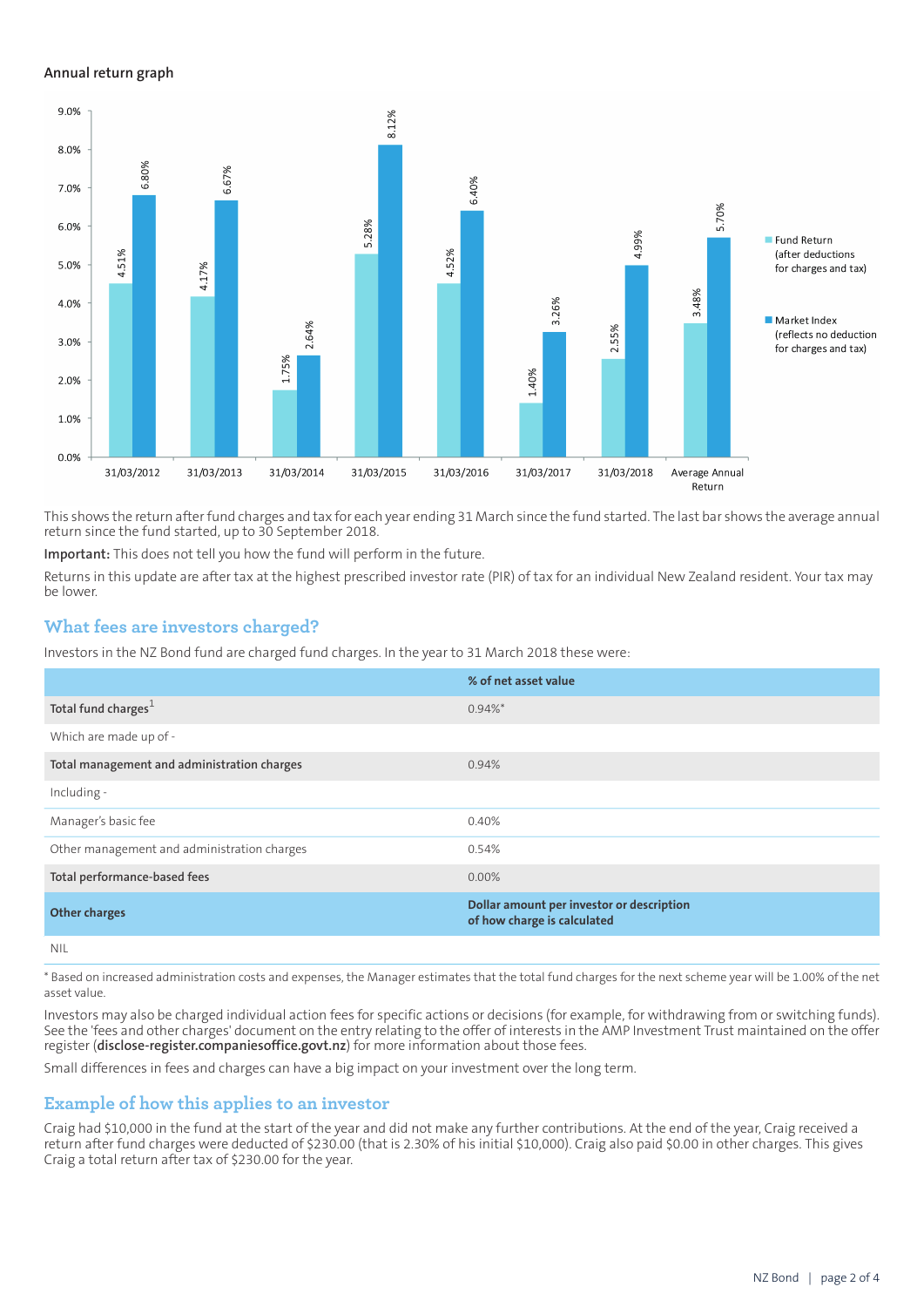# **What does the fund invest in?**

## **Actual investment mix<sup>2</sup>**

This shows the types of assets that the fund invests in.



#### **Target investment mix**

This shows the mix of assets that the fund generally intends to invest in.

| <b>Asset Type</b>            | <b>Allocation</b> |
|------------------------------|-------------------|
| Cash and cash equivalents    | 0.00%             |
| New Zealand fixed interest   | 100.00%           |
| International fixed interest | 0.00%             |
| Australasian equities        | 0.00%             |
| International equities       | $0.00\%$          |
| Listed property              | 0.00%             |
| Unlisted property            | 0.00%             |
| Commodities                  | 0.00%             |
| Other                        | 0.00%             |

# **Top 10 investments<sup>2</sup>**

|    | <b>Name</b>                                             | Percentage<br>of fund<br>net assets | <b>Asset Type</b>          | Country     | <b>Credit rating</b><br>(if applicable) |
|----|---------------------------------------------------------|-------------------------------------|----------------------------|-------------|-----------------------------------------|
| 1  | Transpower New Zealand Ltd bond maturing 10 Jun 20      | 9.98%                               | New Zealand fixed interest | New Zealand | $AA-$                                   |
| 2  | Port of Tauranga Ltd bond maturing 29 Oct 19            | 6.42%                               | New Zealand fixed interest | New Zealand | BBB+                                    |
| 3  | Fonterra Co-operative Group Ltd bond maturing 25 Feb 20 | 6.33%                               | New Zealand fixed interest | New Zealand | $A -$                                   |
| 4  | Toyota Finance New Zealand Ltd bond maturing 23 Apr 19  | 6.30%                               | New Zealand fixed interest | New Zealand | $AA-$                                   |
| 5  | Auckland Council bond maturing 24 Sep 20                | 6.27%                               | New Zealand fixed interest | New Zealand | AA                                      |
| 6  | ANZ Bank New Zealand Ltd bond maturing 26 Aug 20        | 6.16%                               | New Zealand fixed interest | New Zealand | $A+$                                    |
|    | Transpower New Zealand Ltd bond maturing 06 Sep 19      | 5.60%                               | New Zealand fixed interest | New Zealand | $AA-$                                   |
| 8  | Westpac New Zealand Ltd bond maturing 12 Jul 19         | 4.41%                               | New Zealand fixed interest | New Zealand | $A+$                                    |
| 9  | ANZ Bank New Zealand Ltd bond maturing 05 Sep 19        | 3.67%                               | New Zealand fixed interest | New Zealand | $A+$                                    |
| 10 | Powerco Ltd bond maturing 25 Feb 20                     | 3.66%                               | New Zealand fixed interest | New Zealand | <b>BBB</b>                              |

The top 10 investments make up 58.80% of the fund.